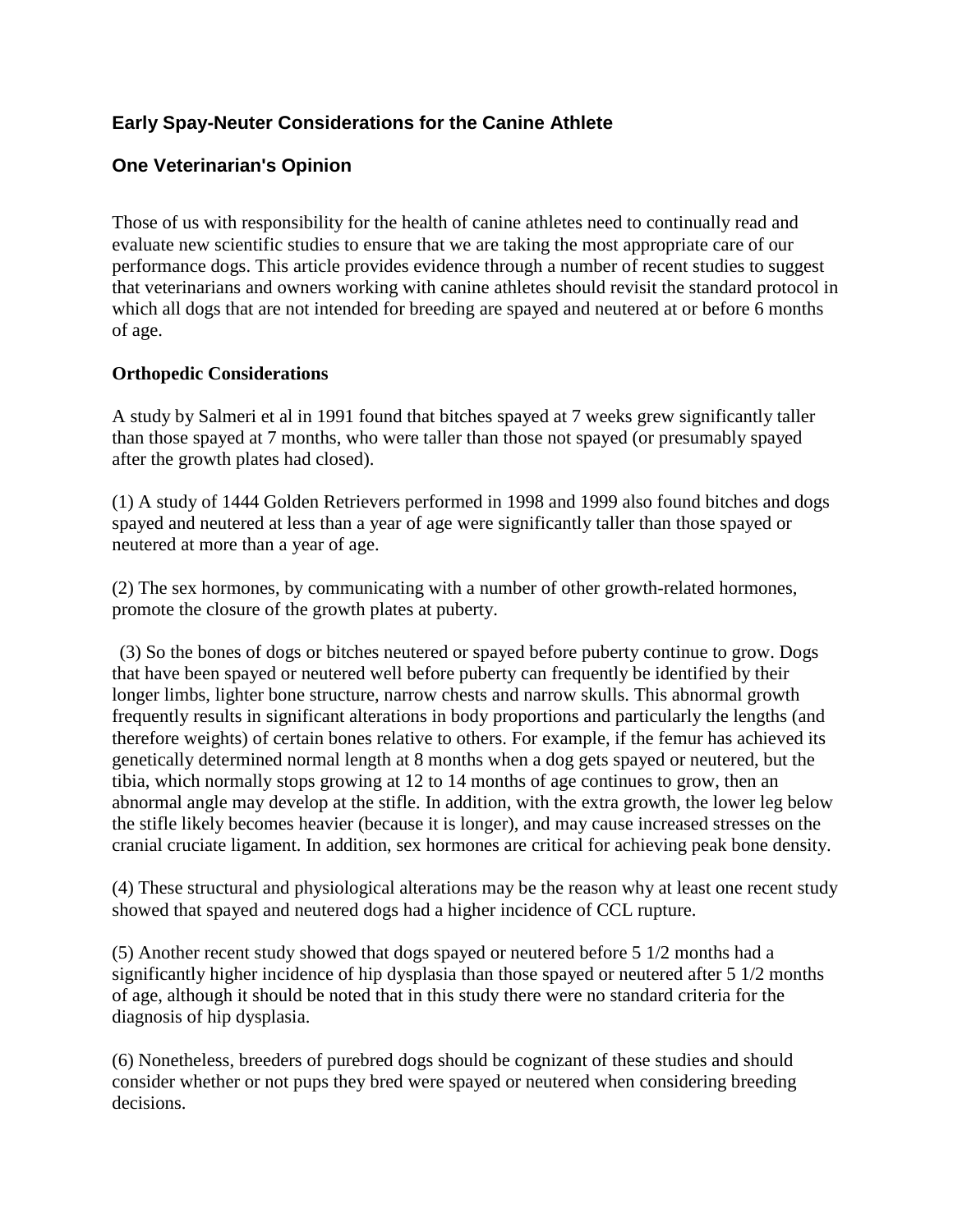## **Cancer Considerations**

A retrospective study of cardiac tumors in dogs showed that there was a 5 times greater risk of hemangiosarcoma, one of the three most common cancers in dogs, in spayed bitches than intact bitches and a 2.4 times greater risk of hemangiosarcoma in neutered dogs as compared to intact males.

(7) A study of 3218 dogs demonstrated that dogs that were neutered before a year of age had a significantly increased chance of developing bone cancer.

(8) A separate study showed that neutered dogs had a two-fold higher risk of developing bone cancer.

(9) Despite the common belief that neutering dogs helps prevent prostate cancer, at least one study suggests that neutering provides no benefit.

(10) There certainly is evidence of a slightly increased risk of mammary cancer in female dogs after one heat cycle, and for increased risk with each subsequent heat. While about 30 % of mammary cancers are malignant, as in humans, when caught and surgically removed early the prognosis is very good.

(12) Luckily, canine athletes are handled frequently and generally receive prompt veterinary care.

#### **Behavioral Considerations**

The study that identified a higher incidence of cranial cruciate ligament rupture in spayed or neutered dogs also identified an increased incidence of sexual behaviors in males and females that were neutered early.

(5) Further, the study that identified a higher incidence of hip dysplasia in dogs neutered or spayed before 5 1/2 months also showed that early age gonadectomy was associated with an increased incidence of noise phobias and undesirable sexual behaviors.

(6) A recent report of the American Kennel Club Canine Health Foundation reported significantly more behavioral problems in spayed and neutered ###### and dogs. The most commonly observed behavioral problem in spayed females was fearful behavior and the most common problem in males was aggression.

**2.**